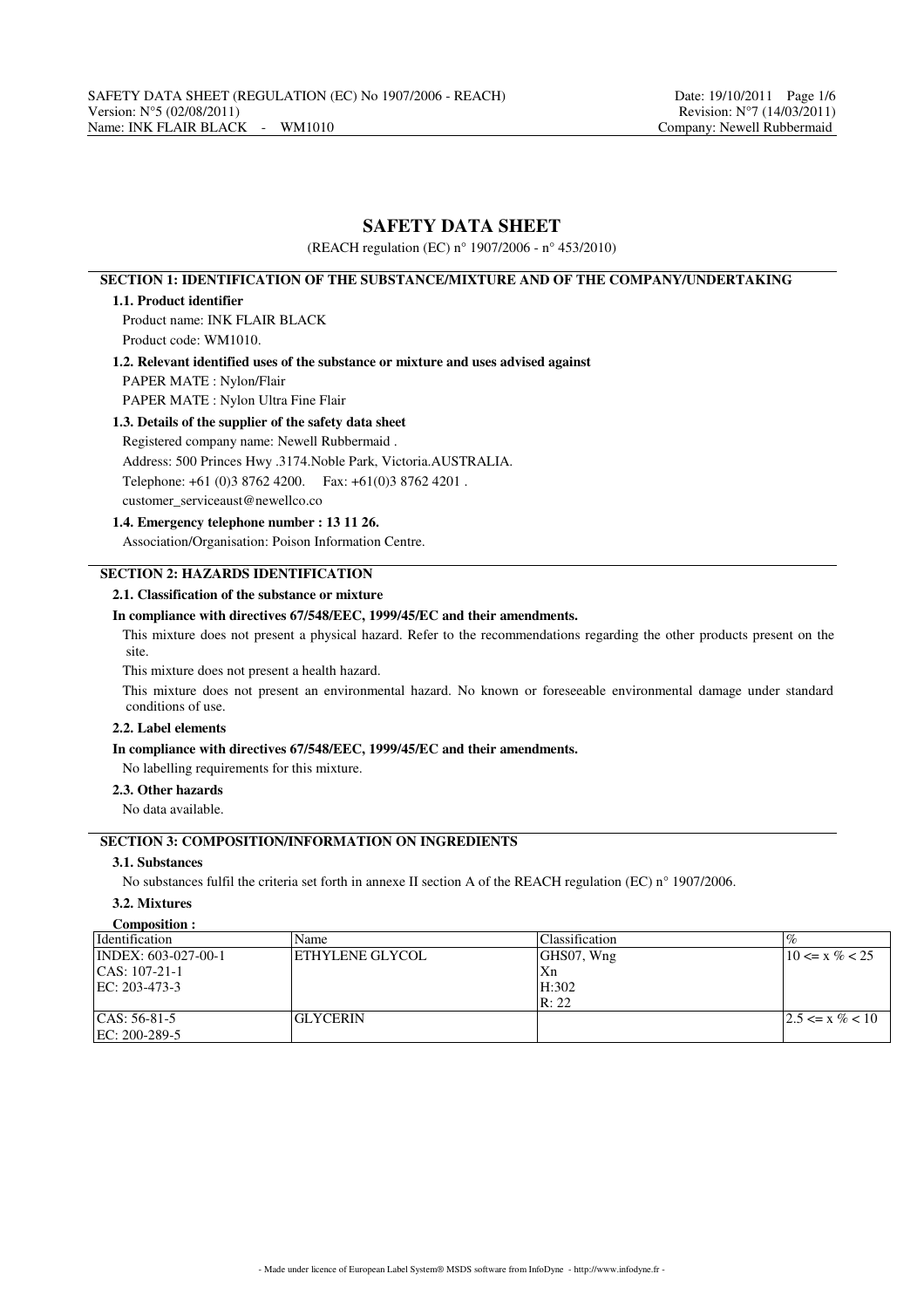| $\text{INDEX: } 603-079-00-5$ | METHYLDIETHANOLAMINE N- | GHS07, Wng                 | $0 \le x \% < 2.5$ |
|-------------------------------|-------------------------|----------------------------|--------------------|
| $ CAS: 105-59-9$              |                         | $\mathbf{V}$<br>$\Delta$ i |                    |
| $EC: 203-312-7$               |                         | H:319                      |                    |
|                               |                         | R: 36                      |                    |

# **SECTION 4: FIRST AID MEASURES**

As a general rule, in case of doubt or if symptoms persist, always call a doctor.

NEVER induce swallowing by an unconscious person.

# **4.1. Description of first aid measures**

#### **In the event of splashes or contact with eyes:**

Wash thoroughly with soft, clean water for 15 minutes holding the eyelids open.

### **In the event of swallowing:**

If swallowed accidentally, call a doctor to ascertain whether observation and hospital care will be necessary. Show the label.

#### **4.2. Most important symptoms and effects, both acute and delayed**

No data available.

# **4.3. Indication of any immediate medical attention and special treatment needed**

No data available.

# **SECTION 5: FIREFIGHTING MEASURES**

Non-flammable.

## **5.1. Extinguishing media**

#### **Suitable methods of extinction**

In the event of a fire, use:

- sprayed water or water mist
- foam
- multipurpose ABC powder
- BC powder
- carbon dioxide (CO2)

#### **Unsuitable methods of extinction**

In the event of a fire, do not use:

- water jet

#### **5.2. Special hazards arising from the substance or mixture**

A fire will often produce a thick black smoke. Exposure to decomposition products may be hazardous to health. Do not breathe in smoke.

#### **5.3. Advice for firefighters**

No data available.

### **SECTION 6: ACCIDENTAL RELEASE MEASURES**

### **6.1. Personal precautions, protective equipment and emergency procedures**

Consult the safety measures listed under headings 7 and 8.

#### **For fire-fighters**

Fire-fighters will be equipped with suitable personal protective equipment (See section 8).

## **6.2. Environmental precautions**

Contain and control the leaks or spills with non-combustible absorbent materials such as sand, earth, vermiculite, diatomaceous earth in drums for waste disposal.

Prevent any material from entering drains or waterways.

### **6.3. Methods and material for containment and cleaning up**

Clean preferably with a detergent, do not use solvents.

#### **6.4. Reference to other sections**

No data available.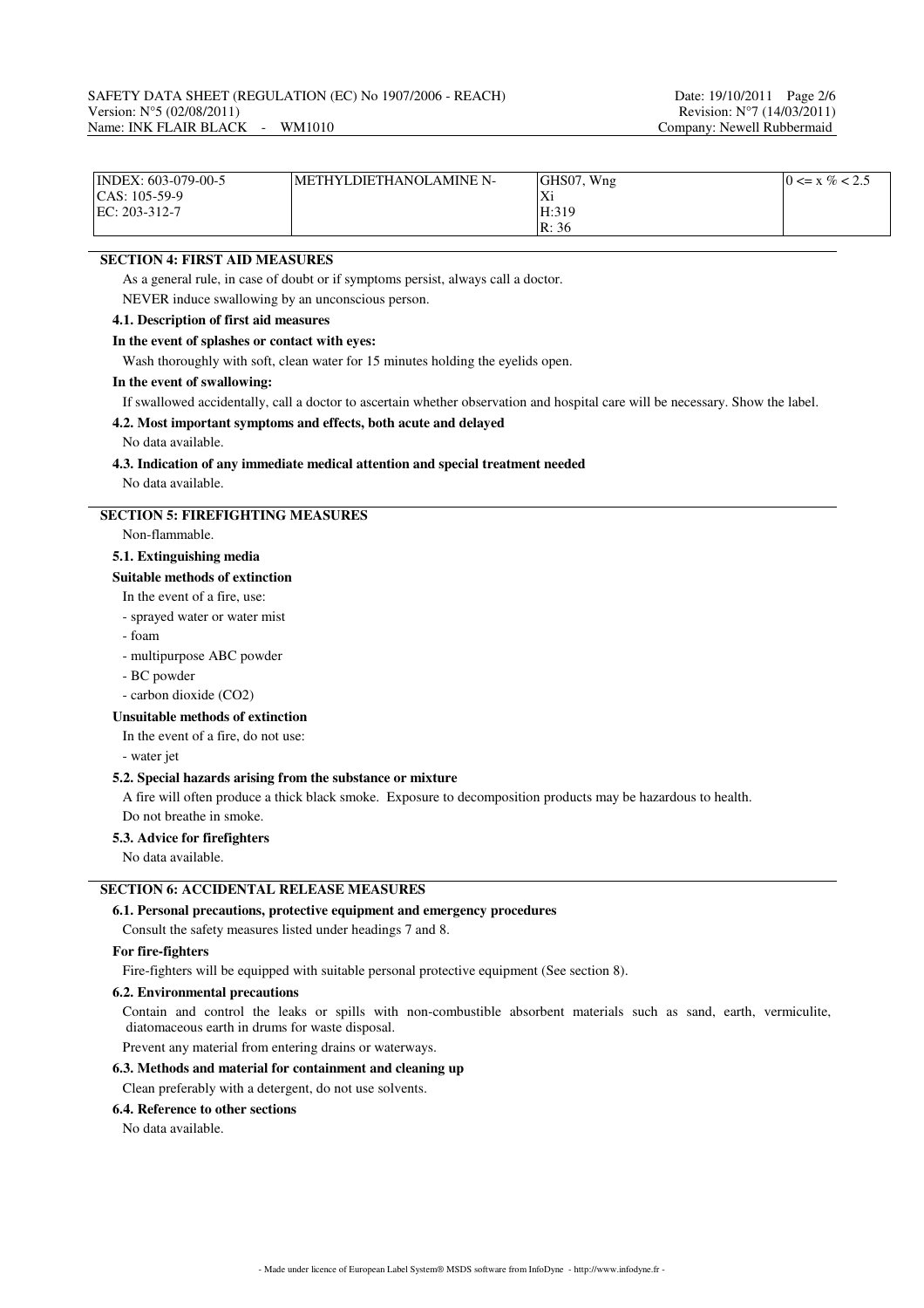- UK / WEL (Workplace exposure limits, EH40/2005, 2007):

 $107-21-1$   $10 \text{ mg/m}$  $56 - 81 - 5$  10 mg/m3

**8.2. Exposure controls - Eye / face protection** Avoid contact with eyes.

**- Hand protection**

CAS TWA: STEL: Ceiling: Definition: Criteria:

# **SECTION 7: HANDLING AND STORAGE** Requirements relating to storage premises apply to all facilities where the mixture is handled. **7.1. Precautions for safe handling** Always wash hands after handling. Ensure that there is adequate ventilation, especially in confined areas. **Fire prevention:** Prevent access by unauthorised personnel. **Recommended equipment and procedures:** For personal protection, see section 8. Observe precautions stated on label and also industrial safety regulations Packages which have been opened must be reclosed carefully and stored in an upright position **Prohibited equipment and procedures:** No smoking, eating or drinking in areas where the mixture is used. **7.2. Conditions for safe storage, including any incompatibilities** No data available. **Storage** Keep out of reach of children The floor must be impermeable and form a collecting basin so that, in the event of an accidental spillage, the liquid cannot spread beyond this area. **Packaging** Always keep in packaging made of an identical material to the original **7.3. Specific end use(s)** No data available. **SECTION 8: EXPOSURE CONTROLS/PERSONAL PROTECTION 8.1. Control parameters Occupational exposure limits:** - European Union (2009/161/EU, 2006/15/EC, 2000/39/EC, 98/24/EC) CAS VME-mg/m3: VME-ppm: VLE-mg/m3: VLE-ppm: Notes: 107-21-1 52 20 104 40 Peau - ACGIH TLV (American Conference of Governmental Industrial Hygienists, Threshold Limit Values, 2010): CAS TWA: STEL: Ceiling: Definition: Criteria: 107-21-1 - - 100 - -  $56-81-5$  10 mg/m3 - - - - - - - - - -- Germany - AGW (BAuA - TRGS 900, 21/06/2010): CAS VME: VME: Excess Notes 107-21-1 10 ml/m3 26 mg/m3 2(I) DFG, H, Y - France (INRS - ED984:2007 and French Order of 30/06/2004): CAS VME-ppm: VME-mg/m3: VLE-ppm: VLE-mg/m3: Notes: TMP No.: 107-21-1 20 52 40 104 \* 84 -  $56-81-5$  - 10 - - - - - - -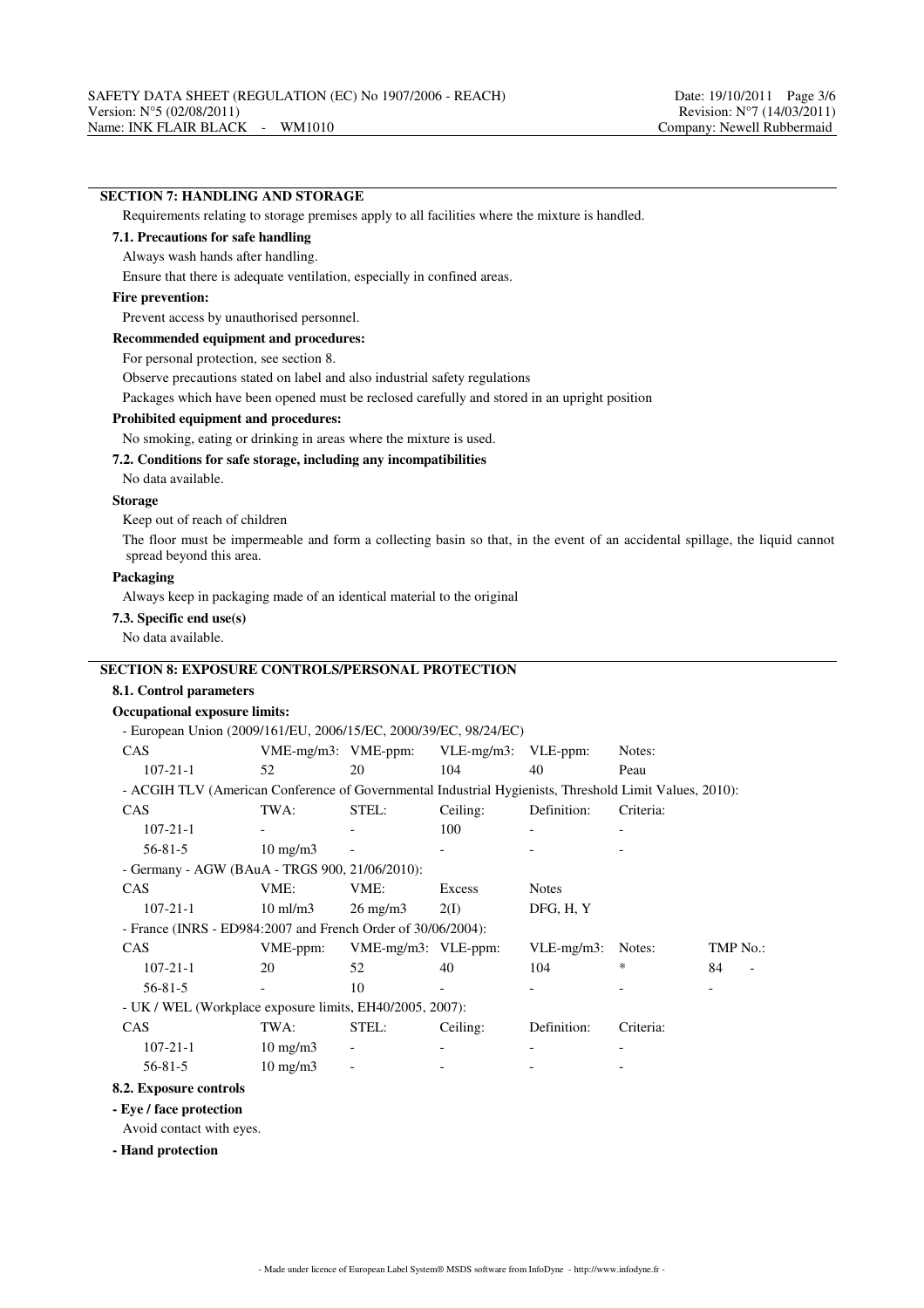Wear suitable protective gloves in the event of prolonged or repeated skin contact.

| <b>SECTION 9: PHYSICAL AND CHEMICAL PROPERTIES</b>            |                                 |
|---------------------------------------------------------------|---------------------------------|
| 9.1. Information on basic physical and chemical properties    |                                 |
| <b>General information:</b>                                   |                                 |
| Physical state:                                               | fluid liquid                    |
| Important health, safety and environmental information:       |                                 |
| pH of the substance or preparation:                           | not relevant.                   |
| The pH is impossible to measure or its value is not relevant. |                                 |
| Boiling point/boiling range:                                  | not specified.                  |
| Flash point interval:                                         | not relevant.                   |
| Vapour pressure:                                              | not relevant.                   |
| Density:                                                      | not stated.                     |
| Water solubility:                                             | Soluble.                        |
| Viscosity:                                                    | $v < 7$ mm2/s (40 $^{\circ}$ C) |
| Melting point/melting range:                                  | not specified.                  |
| Self-ignition temperature:                                    | not specified.                  |
| Decomposition point/decomposition range :                     | not specified.                  |
| 9.2. Other information                                        |                                 |

No data available.

# **SECTION 10: STABILITY AND REACTIVITY**

## **10.1. Reactivity**

No data available.

#### **10.2. Chemical stability**

This mixture is stable under the recommended handling and storage conditions in section 7.

#### **10.3. Possibility of hazardous reactions**

No data available.

### **10.4. Conditions to avoid**

**10.5. Incompatible materials**

### **10.6. Hazardous decomposition products**

The thermal decomposition may release/form:

- carbon monoxide (CO)

- carbon dioxide (CO2)

# **SECTION 11: TOXICOLOGICAL INFORMATION**

#### **11.1. Information on toxicological effects**

Repeated or prolonged contact with the mixture may cause removal of natural oil from the skin resulting in non-allergic contact dermatitis and absorption through the skin.

Splashes in the eyes may cause irritation and reversible damage

# **Acute toxicity:**

| $ CAS: 56-81-5$ |
|-----------------|
| <b>GLYCERIN</b> |
| Oral route:     |

 $DL50 > 10000$  mg/kg Species: Rat (recommended by the CLP)

**Mixture**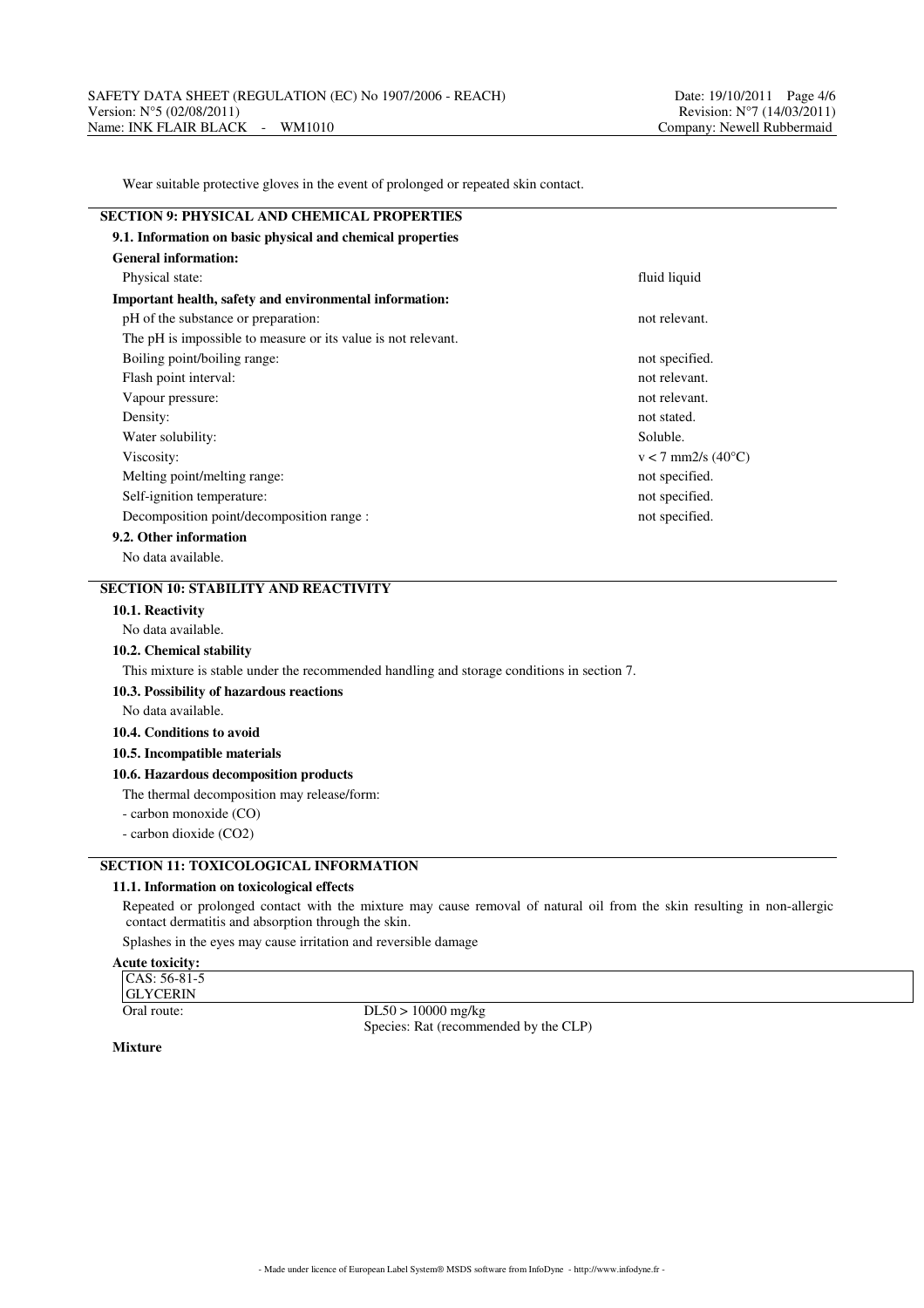No toxicological data available for the mixture.

# **SECTION 12: ECOLOGICAL INFORMATION**

# **12.1. Toxicity**

## **Substances**

Substances classified as category 1 acute toxicity:  $CAS: 56-81-5$ GLYCERIN Fish toxicity:

> Duration of exposure: 96 h  $CL50 = 5000$  mg/l Species: Oncorhynchus mykiss

#### **Mixtures**

No aquatic toxicity data available for the mixture.

**12.2. Persistence and degradability**

#### No data available.

#### **12.3. Bioaccumulative potential**

No data available.

# **12.4. Mobility in soil**

No data available.

#### **12.5. Results of PBT and vPvB assessment**

No data available.

#### **12.6. Other adverse effects**

No data available.

#### **German regulations concerning the classification of hazards for water (WGK):**

WGK 1 (VwVwS vom 27/07/2005, KBws): Slightly hazardous for water.

# **SECTION 13: DISPOSAL CONSIDERATIONS**

Proper waste management of the mixture and/or its container must be determined in accordance with Directive 2008/98/EC.

#### **13.1. Waste treatment methods**

Do not pour into drains or waterways.

#### **Waste:**

Waste management is carried out without endangering human health, without harming the environment and, in particular without risk to water, air, soil, plants or animals.

Recycle or dispose of waste in compliance with current legislation, preferably via a certified collector or company.

Do not contaminate the ground or water with waste, do not dispose of waste into the environment.

#### **Soiled packaging:**

Empty container completely. Keep label(s) on container.

Give to a certified disposal contractor.

### **Codes of wastes (Decision 2001/573/EC, Directive 2006/12/EEC, Directive 94/31/EEC on hazardous waste) :**

08 01 13 \* sludges from paint or varnish containing organic solvents or other dangerous substances

## **SECTION 14: TRANSPORT INFORMATION**

Exempt from transport classification and labelling.

Transport product in compliance with provisions of the ADR for road, RID for rail, IMDG for sea and ICAO/IATA for air transport (ADR 2011 - IMDG 2010 - ICAO/IATA 2011).

# **SECTION 15: REGULATORY INFORMATION**

#### **15.1. Safety, health and environmental regulations/legislation specific for the substance or mixture**

The mixture is contained in packaging that does not exceed 125 ml.